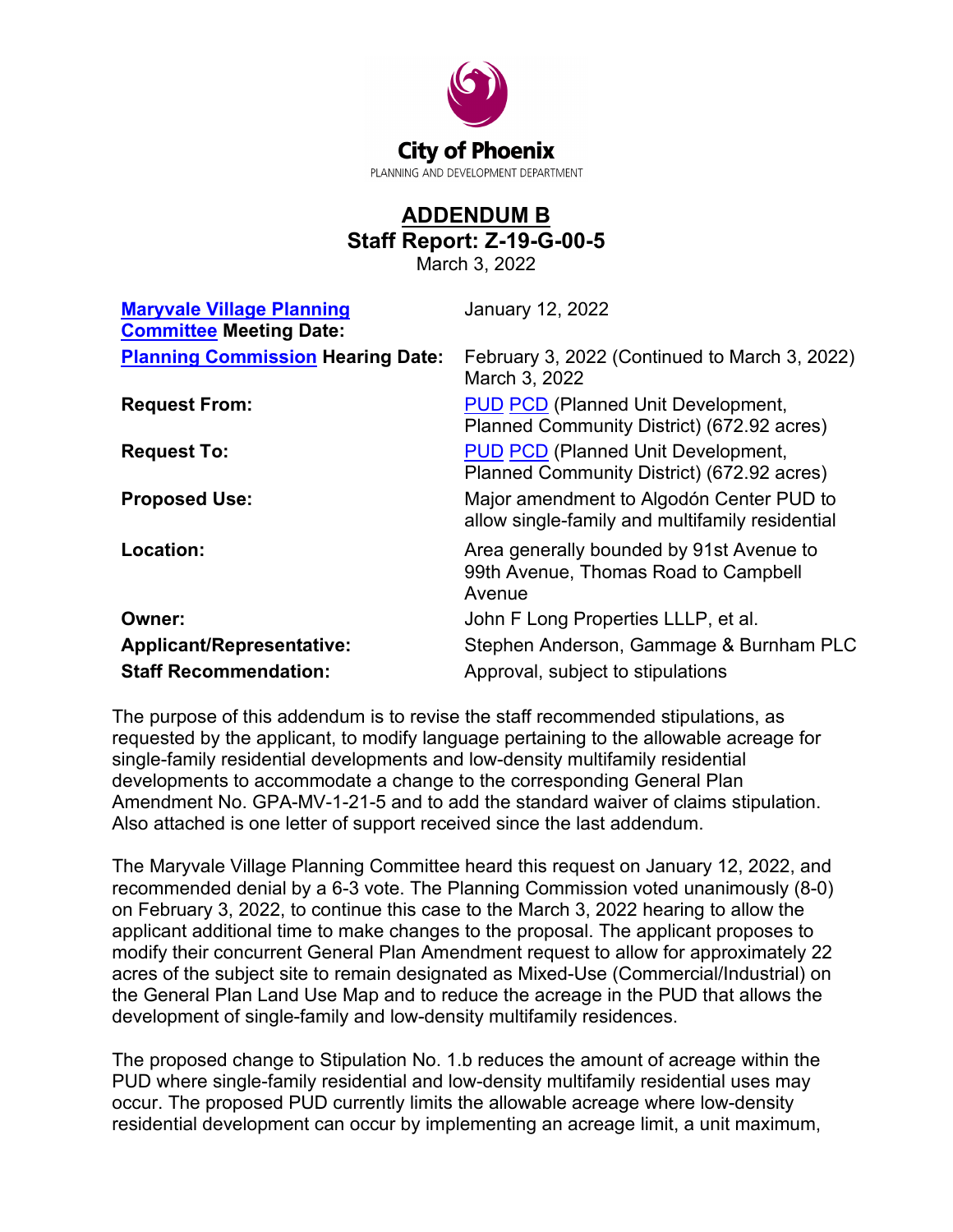Addendum B to the Staff Report Z-19-G-00-5 March 3, 2022 Page 2 of 4

and the use must occur on areas designated as Residential on the General Plan Land Use Map. Stipulation No. 13 is the standard waiver of claims stipulation. Staff recommends approval per the modified stipulations below:

## **Stipulations**

- 1. An updated Development Narrative for the Algodón Centre PUD reflecting the changes approved through this request shall be submitted to the Planning and Development Department within 30 days of City Council approval of this request. The updated Development Narrative shall be consistent with the Development Narrative date stamped December 29, 2021, as modified by the following stipulations:
	- a. Front cover: Revise the date information on the cover page to add the following:

City Council Adopted: [Add Adoption Date]

- **B. PAGE 9, TABLE 1, RESIDENTIAL USE, BULLET POINT 2: AMEND THE SENTENCE TO READ "A MAXIMUM OF 326.75 GROSS ACRES OF THE TOTAL GROSS SITE AREA OF THE PUD SHALL BE USED FOR RESIDENTIAL USES OF LESS THAN 20 DU/AC."**
- b. c. Page 15, Table 3A, Streetscape Section, Item 1: Rename section to "Landscape Setback" and delete "measured from back of curb" from first sentence.
- c. d. Page 15, Table 3A, Low Density Residential Sidewalks Section: Update the first sentence to read "For any residential parcel where density is less than 20 dwelling units per gross acres, sidewalks shall be a minimum of five feet wide, and shall be separated from the curb per the requirements of the Street Classification Map with a minimum five foot wide landscape strip.
- d. e. Page 17, Table 3B, Streetscape Section, Item 1: Rename section to "Landscape Setback", delete "measured from back of curb" from first sentence AND ADD "PERIMETER" BEFORE "PUBLIC AND PRIVATE STREET FRONTAGES".
- e. f. Page 17, Table 3B, Streetscape Section, Item 2, Bullet Point 1: Add "and utility easements" after "utilities" in first sentence.
- f. g. Page 17, Table 3B, Streetscape Section, Item 2, Bullet Point 2: Add "and utility easements" after "utilities" in first sentence.
- g. h. Page 18, Table 3B, Perimeter Adjacent to Loop 101 Section, Item 2, Bullet Point 1: Add "and utility easements" after "utilities" in first sentence.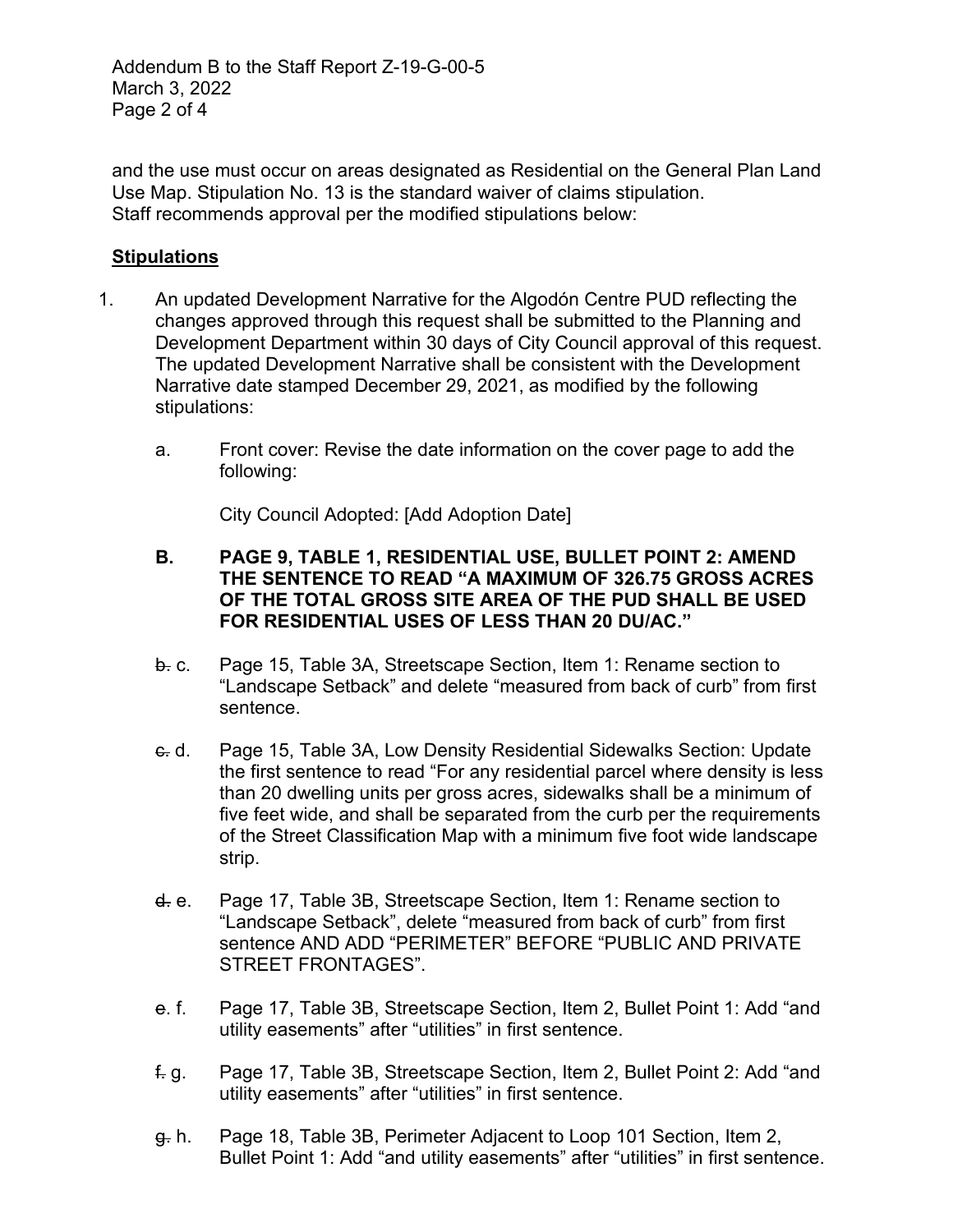- h. i. Page 18, Table 3B, Perimeter Adjacent to Loop 101 Section, Item 2, Bullet Point 2: Add "and utility easements" after "utilities" in first sentence.
- 2. The developer shall dedicate right-of-way and ensure bus stop pad(s) at the following locations, with final siting to be approved by the Public Transit Department:
	- a. Northbound 99th Avenue north of the Earl Drive alignment.
	- b. Northbound 99th Avenue north of the Osborn Road alignment.
	- c. Northbound 99th Avenue north of the Clarendon Avenue alignment.
	- d. Northbound 99th Avenue north of the Glenrosa Avenue alignment.
	- e. Southbound 91st Avenue south of Osborn Road alignment.
	- f. Southbound 91st Avenue south of Cheery Lynn Road alignment.
	- g. Westbound Thomas Road at approximately 9700 West Thomas Road.
- 3. Bus stop pads shall be constructed according to City of Phoenix Standard Detail P1260 with a minimum depth of 10 feet. Bus stop pad shall be spaced from the intersection according to City of Phoenix Standard Detail P1258. Trees shall be placed to provide 50% shade coverage to bus stop pad at full maturity.
- 4. The developer shall dedicate right-of-way and ensure bus bay with bus stop pad at the following locations, final siting to be approved by the Public Transit Department:
	- a. Northbound 99th Avenue north of Thomas Road.
	- b. Northbound 99th Avenue north of Indian School Road.
- 5. Bus bays shall be constructed according to City of Phoenix Standard Detail P1256; attached bus stop pad shall be constructed according to City of Phoenix Standard Detail P1261 with a minimum depth of 10 feet. Bus bay and attached bus stop pad shall be spaced from the intersections according to City of Phoenix Standard Detail P1258. Trees shall be placed to provide 50% shade coverage to bus stop pad at full maturity.
- 6. Where pedestrian pathways cross drive aisles FOR MULTIFAMILY RESIDENTIAL AND COMMERCIAL DEVELOPMENTS, they shall be constructed of decorative pavers, stamped or colored concrete, or other pavement treatments that visually contrast with the adjacent parking and drive aisle surfaces, as approved by the Planning and Development Department.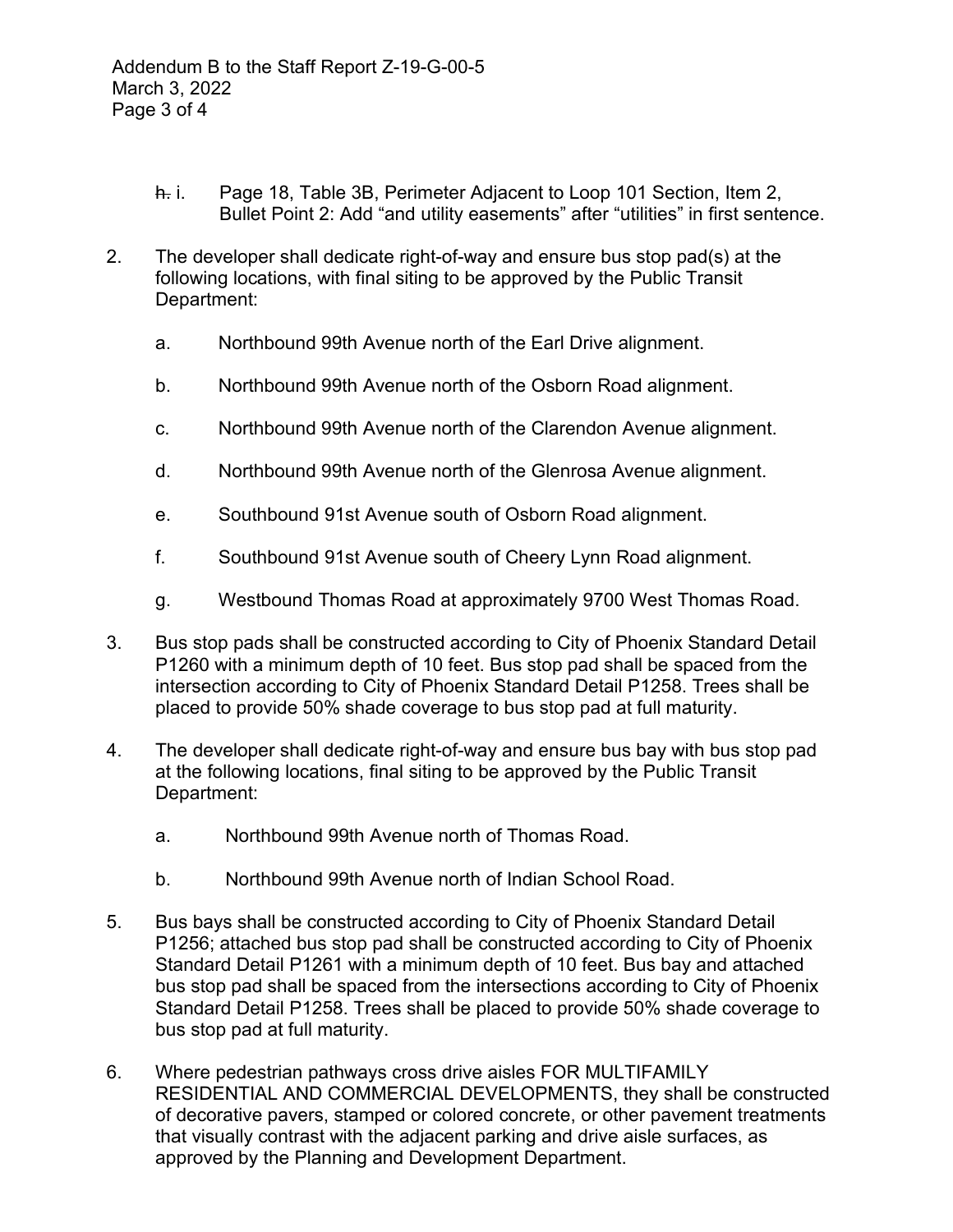- 7. Clearly defined, accessible pedestrian pathways shall be provided to connect building entrances, bus stop, and public sidewalks, using the most direct route for pedestrians, as approved by the Planning and Development Department.
- 8. An updated Master Street Plan showing all public arterial and collector streets shall be submitted to the Street Transportation Department and Planning and Development Department for review and approval, prior to preliminary site plan approval.
- 9. The Developer shall submit an updated Traffic Impact Study to the Street Transportation Department prior to preliminary site plan approval for the first phase of development permitted by Amendment G of the Algodón PUD. No preliminary approval of plans shall be granted until the study is reviewed and approved. The applicant shall be responsible for any dedications and required improvements as recommended by the approved study and as approved by the Planning and Development and Street Transportation Department.
- 10. The applicant shall complete and submit the Developer Project Information Form for the MAG Transportation Improvement Program to Mr. Alan Hilty, (602)262- 6193, with the Street Transportation Department. This form is a requirement of the EPA to meet clean air quality requirements.
- 11. The developer shall construct all streets within and adjacent to the development with paving, curb, gutter, sidewalk, curb ramps, streetlights, median islands, landscaping and other incidentals as per plans approved by the Planning and Development Department. All improvements shall comply with all ADA accessibility standards.
- 12. In the event archaeological materials are encountered during construction, the developer shall immediately cease all ground-disturbing activities within a 33- foot radius of the discovery, notify the City Archaeologist, and allow time for the Archaeology Office to properly assess the materials.
- **13. PRIOR TO PRELIMINARY SITE PLAN APPROVAL, THE LANDOWNER SHALL EXECUTE A PROPOSITION 207 WAIVER OF CLAIMS IN A FORM APPROVED BY THE CITY ATTORNEY'S OFFICE. THE WAIVER SHALL BE RECORDED WITH THE MARICOPA COUNTY RECORDER'S OFFICE AND DELIVERED TO THE CITY TO BE INCLUDED IN THE REZONING APPLICATION FILE FOR RECORD**

**Exhibits [Algodón Center PUD](https://www.phoenix.gov/pddsite/Documents/PZ/Z-19-G-00%20hearing%20draft.pdf)** date stamped December 29, 2021 **Correspondence**